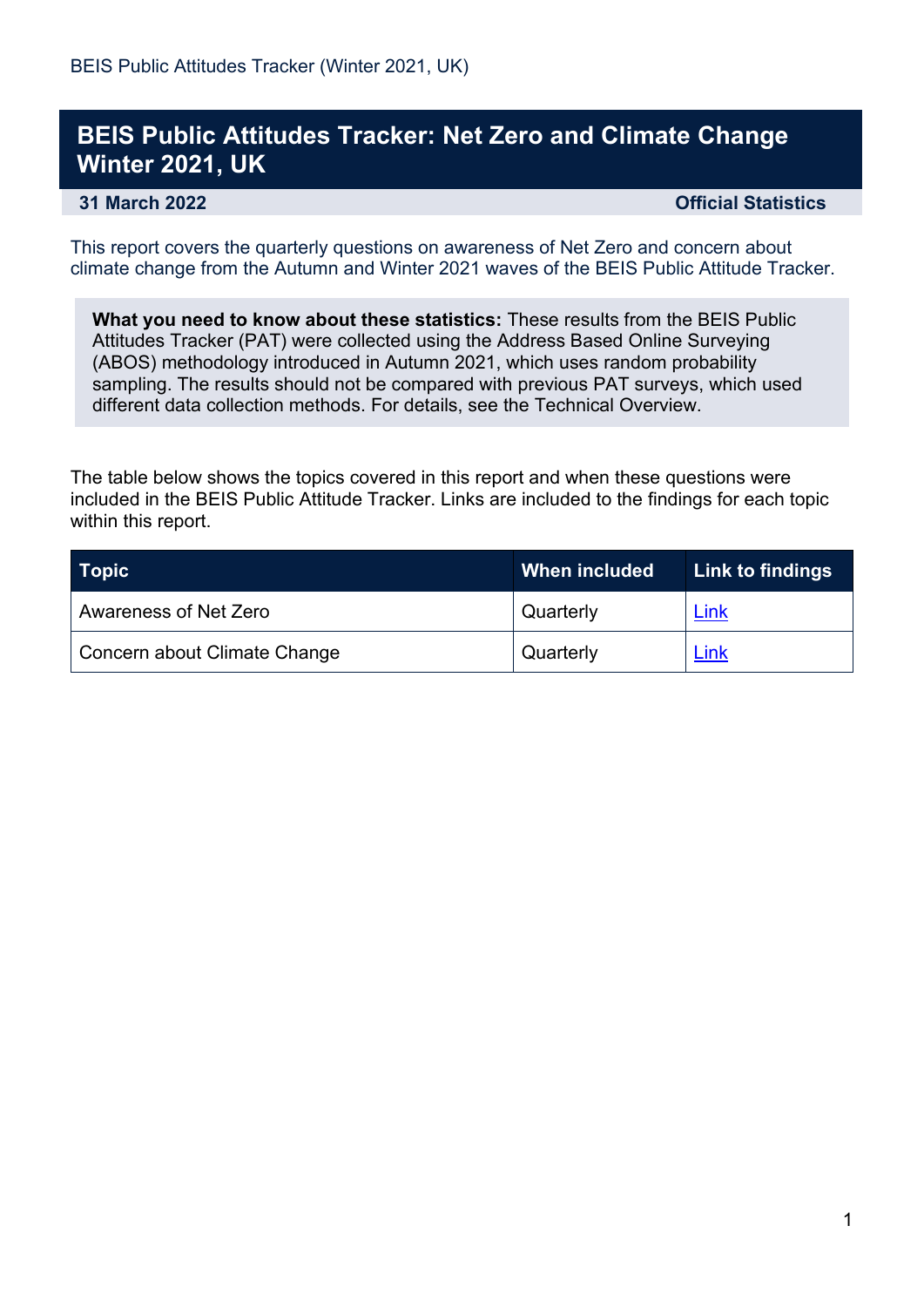## <span id="page-1-0"></span>Awareness of Net Zero

In June 2019, the government announced a new target which will require the UK to bring all greenhouse gas emissions to Net Zero by 2050.

In Winter 2021, 91% of the public were aware of the concept of Net Zero, a significant increase from Autumn 2021 (87%) (Figure 1.1). The public's level of knowledge about Net Zero also increased significantly in this period, with 50% of people in Winter 2021 saying they knew either "a lot" (15%) or "a fair amount" (35%) about the concept (compared with 46% who knew "a lot" or "a fair amount" in Autumn 2021). Overall, 9% of people had not heard of Net Zero in Winter 2021, a decrease from 13% in Autumn 2021.





NZKNOW. The UK government is aiming to reduce UK greenhouse gas emissions to 'net zero' by 2050. This will involve significantly reducing emissions produced by our industries, transport, food, and homes. Any remaining emissions will be balanced by actions that reduce greenhouse gases already in the atmosphere, such as planting trees. Before today, how much, if anything, did you know about the concept of 'Net Zero'? Base: All wave respondents – Autumn 2021 (5,558), Winter 2021 (3,705) (Asked Quarterly)

In Winter 2021, overall awareness of Net Zero was high among most subgroups although it was especially high amongst men (93%, compared with 89% of women), people aged 55 or over (94%, compared with 89% of people aged under 55), and people educated to degree level (96%, compared with 90% of those with other qualifications and 84% of people with no qualifications).

Although awareness of Net Zero was lower amongst people with no qualifications, there has been a notable increase in awareness amongst this group compared to Autumn 2021 (84% had at least some awareness of Net Zero in Winter 2021, compared to 76% in Autumn 2021).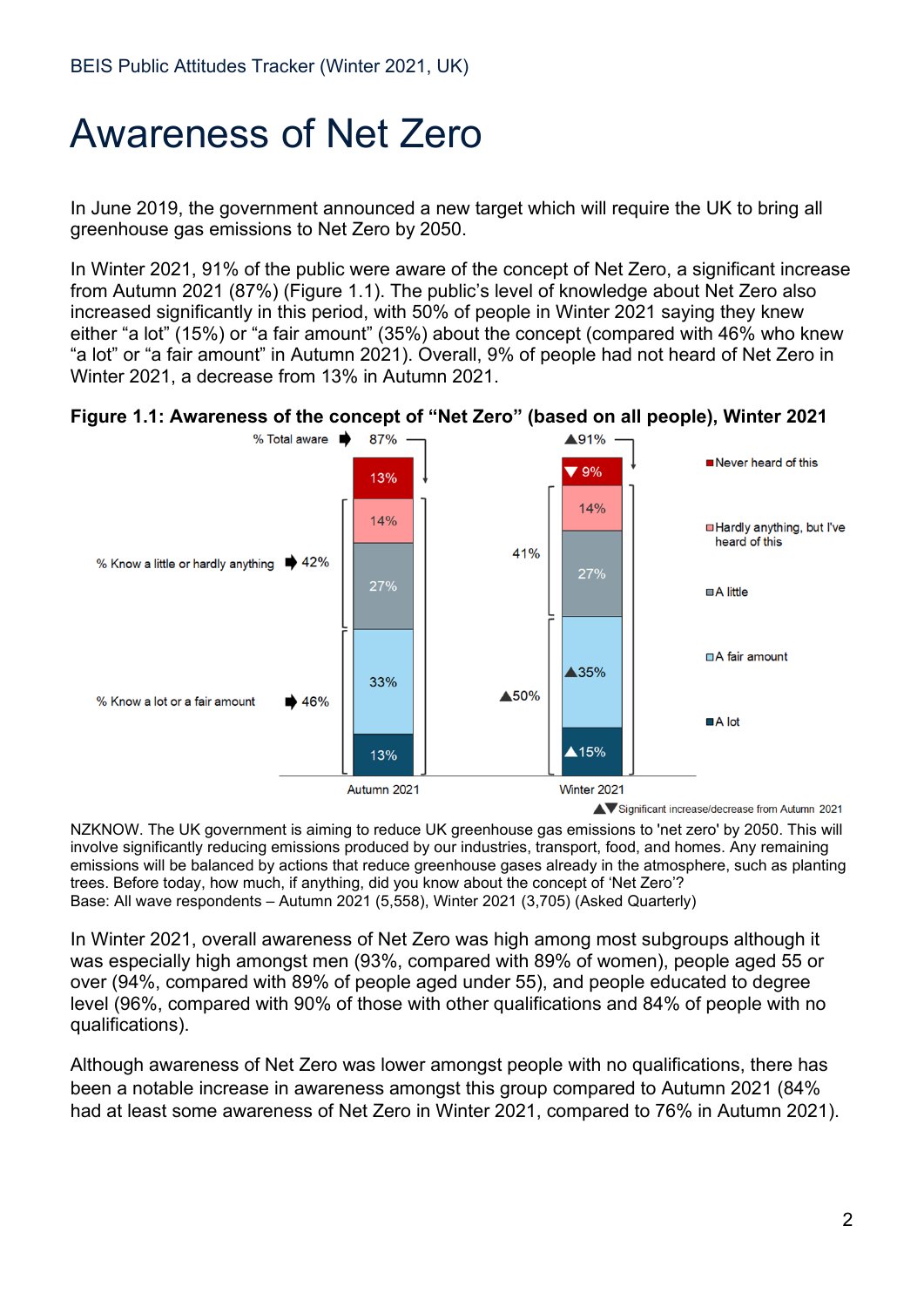## <span id="page-2-0"></span>Concern about climate change

In Winter 2021, 85% of people said they were concerned about climate change, with 43% saying they were "very concerned" and 42% saying they were "fairly concerned" (Figure 2.1). In contrast, only 13% of people said they were not concerned, comprising of 10% who were "not very concerned" and 3% who were "not at all concerned". There was no change in levels of concern about climate change between Autumn and Winter 2021.





Significant increase/decrease from Autumn 2021

CLIMCONCERN. How concerned, if at all, are you about climate change, sometimes referred to as 'global warming'?

Base: All wave respondents – Autumn 2021 (5,557), Winter 2021 (3,701) (Asked Quarterly)

In Winter 2021, concern about climate change was higher for women (87%, compared with 83% of men) and people educated to degree level (90%, compared with 85% of those with other qualifications and 78% of people with no qualifications). These subgroup differences are consistent with those observed in Autumn 2021.